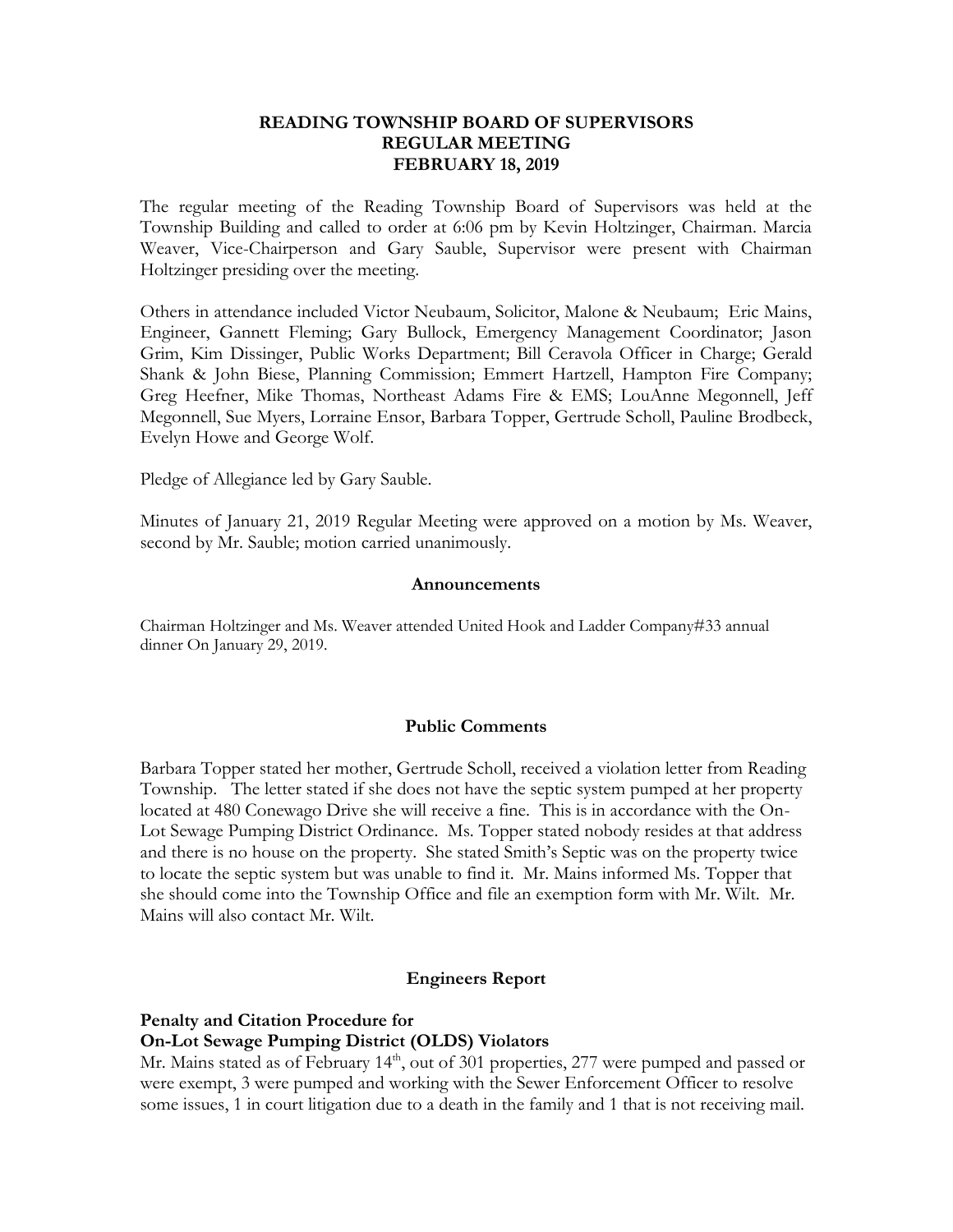READING TOWNSHIP BOARD OF SUPERVISORS February 18, 2019 PAGE 2 OF 4

There are 19 remaining that have not complied. Mr. Mains stated the Board of Supervisors will have to decide the penalty for the residents violating the Ordinance. Attorney Neubaum stated the On-Lot Sewage Pumping Ordinance should have something stating as to what the penalty should be. Ms. Weaver's thought was, according to the Ordinance the penalty should be on a case by case basis. Mr. Mains replied the Ordinance is structured to give the Township the flexibility as to how they administer the penalty. Attorney Neubaum and Mr. Mains will work together researching the Ordinance and Penalties and have information for the Supervisors at the March Board of Supervisors Meeting.

## **Sub-Division & Land Development**

# **Shemon Property #2007-08 Browns Dam Road**

The Board of Supervisors acknowledged receiving a revised Phasing Schedule from Snyder, Secary and Associates, LLC dated January 28, 2019 with an updated proposed deadline for filing a final plat plan beginning with Phase 1 in December 2023 for the Shemon Property. Township records indicate the requirement of submitting annual phasing schedules were not met and no improvements or infrastructure on the parcel were attempted. Attorney Neubaum will draft an official response to the Developer.

## **Miscellaneous**

**Resolution 2019-12**-Official Act 537 Plan Includes Lake Meade Private Community and Lake Meade Municipal Authority to modify the force main and pumping station #3 was adopted on a motion by Mr. Sauble, Second by Ms. Weaver; motion carried unanimously.

**Resolution 2019-13**-Supervisors authorizing participation by the Northeast Adams Fire & EMS in the Federal Surplus Property Distribution Program was adopted on a motion by Ms. Weaver, second by Mr. Sauble; motion carried unanimously.

## **2019 Bids-Aggregate, Tar & Chip and Old Log House Road Project**

The Gettysburg Times advertisement regarding bid notice for road work and materials was approved on a motion by Ms. Weaver and seconded by Mr. Sauble; motion carried unanimously.

### **Advertisement for Spring Clean Up**

The Merchandiser advertisement for Spring Clean Up to be held Saturday, April  $27<sup>th</sup>$  from 8 am to 3 pm was approved with corrections on a motion by Mr. Sauble and seconded by Ms. Weaver; motion carried unanimously.

### **Purchase of Dutch Door**

Mr. Grim presented an estimate from H & H General Excavating in the amount of \$1275.00 to install a dutch door and install a lock in an existing door at the Township Office for the Tax Collector. Mr. Jeff Megonnell questioned the Board as to whether there were any other quotes received. Mr. Grim stated he contacted Schmuck Lumber and they would not provide an estimate. Ms. Weaver stated purchases under \$11,000.00 do not require a formal bid or written quote. Ms. Weaver made a motion to approve the installation of a dutch door, Mr. Sauble seconded; the motion was carried.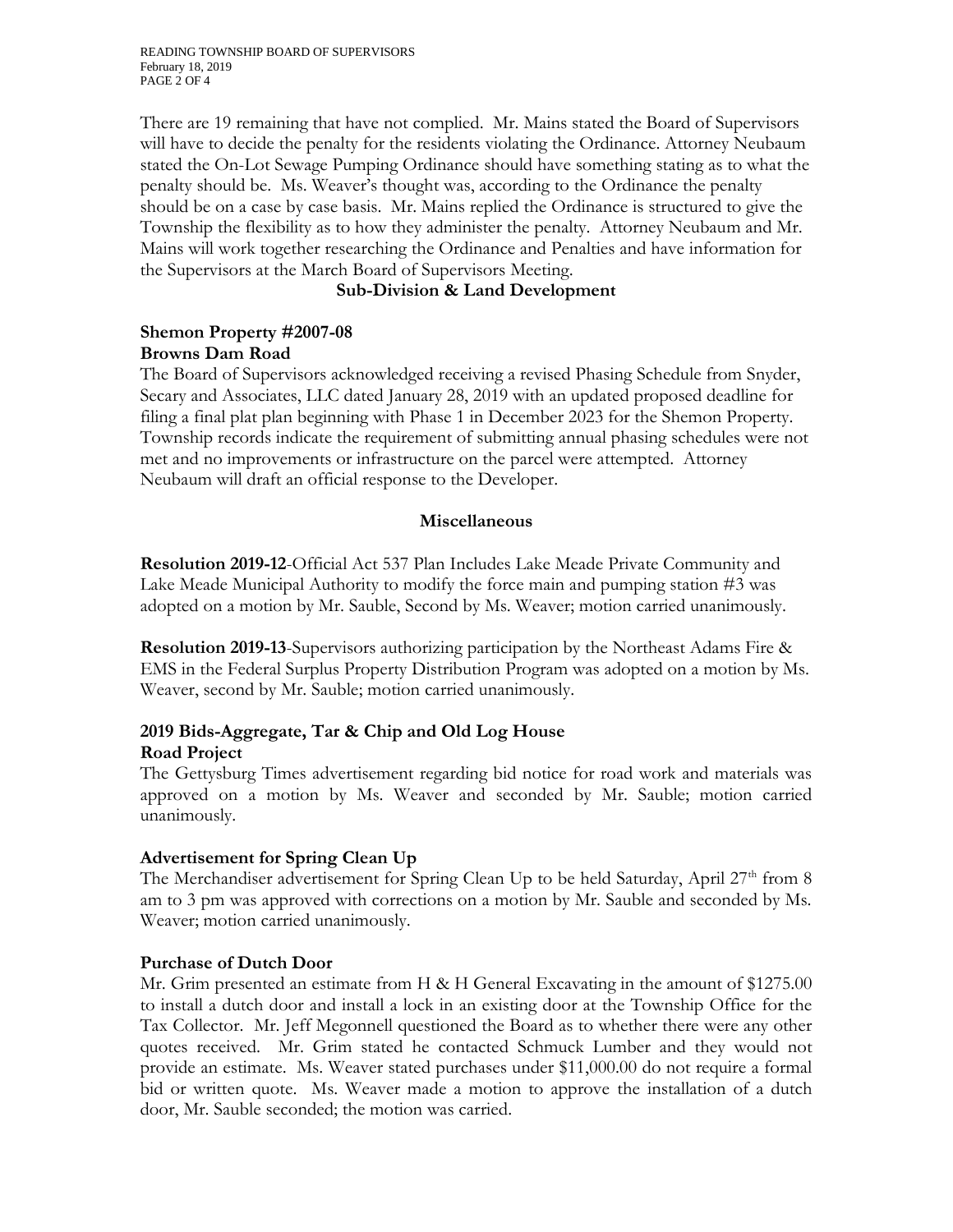#### **TREASURER'S REPORT**

The Treasurer's Report for the month of January was approved pending audit on a motion by Mr. Sauble, second by Ms. Weaver; motion carried unanimously.

## **ADMINISTRATIVE REPORT**

The Board acknowledged receiving reports from the Police, Public Works, Zoning/Code Enforcement Officer and Building Inspector, Emergency Management, Northeast Adams Fire & EMS and United Hook and Ladder for the month of January. The Board also acknowledged receiving Lake Meade Fire and Rescue Firemen's Relief Fund Audit Report for the period of January 1, 2015 to December 31, 2017 and 2017-990, Financial Cash Flow Report for Company 10 and Annual Report from United Hook & Ladder.

### **Police Report**

Officer in Charge Bill Ceravola supplied the Board with a detailed report of the Officer's time for the month of January. Officer Ceravola stated himself and Officer Morehead had worked a total of 33 shifts, drove 2164 miles, had 143 incidents, and issued 24 traffic citations. Officer Ceravola stated the tasers that were purchased have been received and he is trying to find someone to certify himself and Officer Morehead. Officer Ceravola also stated the Constable Association contacted him and are interested in purchasing the three used tasers. They will pay \$200.00 a piece. Officer Ceravola asked permission from the Board to sell the old tasers to the Constable Association. Attorney Neubaum is going to check the statute to see if it is permitted to sell them. Mr. Meggonnell questioned the Board as to who makes the Police schedule and who approves it. Officer Ceravola stated he is the person that makes the schedule. Chairman Holtzinger stated he has no problems with the schedule. Chairman Holtzinger also applauded Officer Ceravola for stepping up his game. Ms. Weaver also thanked him.

Ms. Weaver made a motion to accept the administrative reports as submitted, second by Mr. Sauble; motion carried unanimously.

### **Solicitor's Report**

### **Recreation Plan Ordinance**

Attorney Neubaum stated he will be advertising the Recreation Plan Ordinance for action at the March Board of Supervisors meeting.

### **Comcast Contract**

Attorney Neubaum stated there will be a meeting held on Wednesday, February  $20<sup>th</sup>$  with various municipalities to discuss Comcast Contracts. He stated it would be in the Townships best interest for a Supervisor to attend. If Attorney Neubaum attends to represent the Township the cost to the Township would be \$500. Ms. Weaver will attend the meeting.

#### **Rutter's**